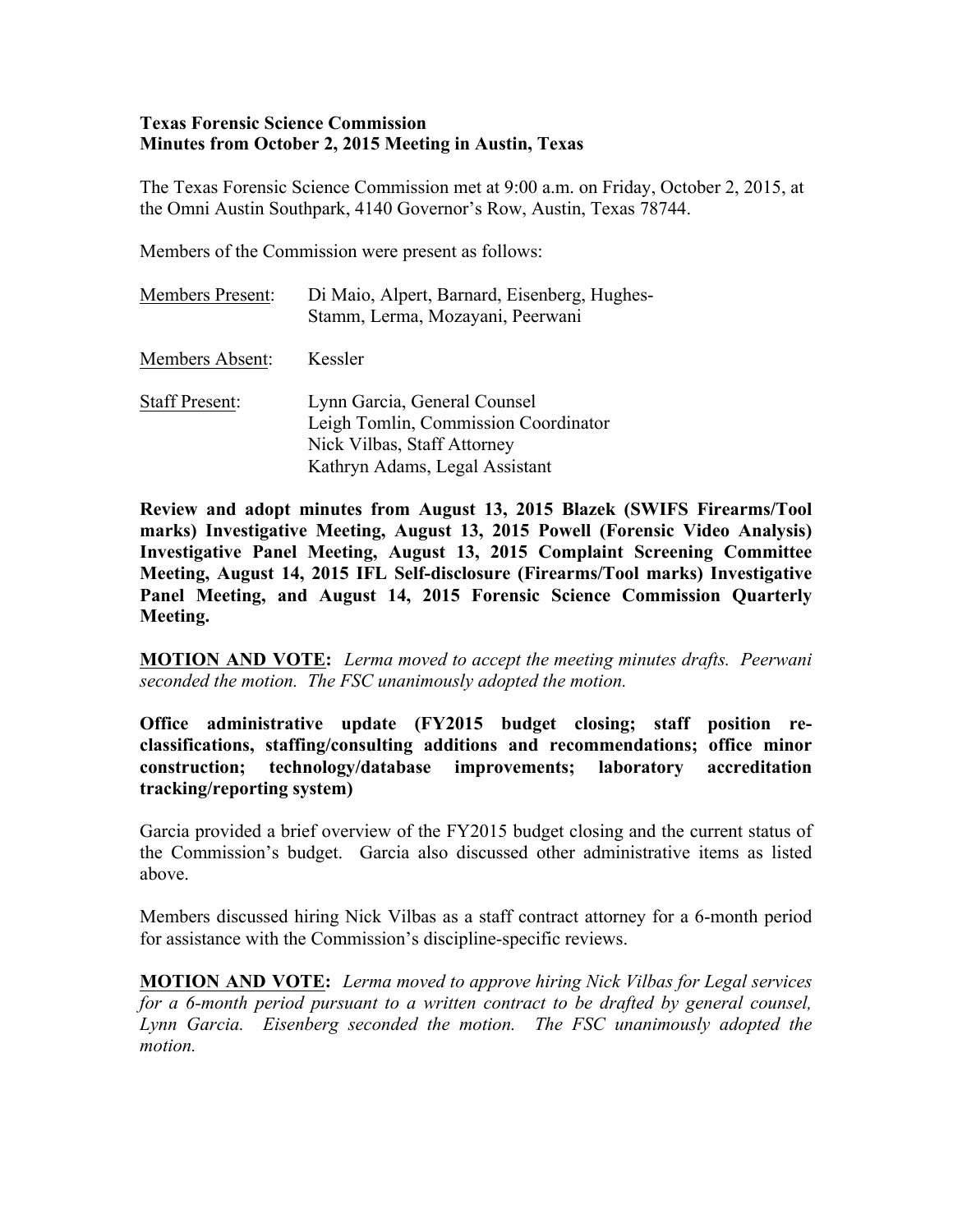**Discuss and consider recommendations from complaint screening committee concerning pending complaints and laboratory self-disclosures and all complaints or self-disclosures received through September 18, 2015.**

1. #2012.15.02 Austin Police Department Crime Lab (Crime Scene Reports)

The Austin Police Department Crime Laboratory self-disclosed this issue to the Commission, related to an incident in the laboratory's crime scene department where a crime scene technician failed to issue reports in 121 field cases.

**MOTION AND VOTE:** *Eisenberg moved to table the complaint until the laboratory provides its final corrective action report and to re-evaluate the self-disclosure at the Commission's next quarterly meeting. Alpert seconded the motion. The FSC unanimously adopted the motion.*

# 2. #2013.15.03 Corpus Christi Police Department Forensic Services (Missing Bullet Fragment)

The Corpus Christi Police Department Crime Laboratory self-disclosed this incident to the Commission, related to missing evidence (1 bullet fragment) in an aggravated assault case in the laboratory's possession.

**MOTION AND VOTE:** *Alpert moved to issue a letter to the laboratory explaining no further action by the laboratory is necessary at this time given the corrective action and other remedial measures completed by the laboratory. Lerma seconded the motion. The FSC unanimously adopted the motion.*

# 3. #1110.15.08 Redd, Eloy (Deb Parks; Sexual Assault Nurse Examination)

Inmate Eloy Redd filed this complaint, alleging Fort Bend County and Harris County Child Protective Services forensic interviewers, police interviewers, a Sexual Assault Nurse Examiner (S.A.N.E.), and the alleged victim in the case provided false information in the videotaped interviews and testimony used to convict him at trial.

**MOTION AND VOTE:** *Alpert moved to dismiss the complaint, because the complaint does not allege any negligence or misconduct related to a forensic analysis. Alpert directed staff to refer the complaint to the Board of Nursing and the various innocence clinics in Texas. Peerwani seconded the motion. The FSC unanimously adopted the motion.*

## 4. #1111.15.09 Wilcox, James (DPS – Waco; DNA)

Inmate James Edward Wilcox filed this complaint, alleging DPS (Waco) DNA analysts used improper methods and techniques in his case. Wilcox also challenges the handling of the blood draw used for DNA testing.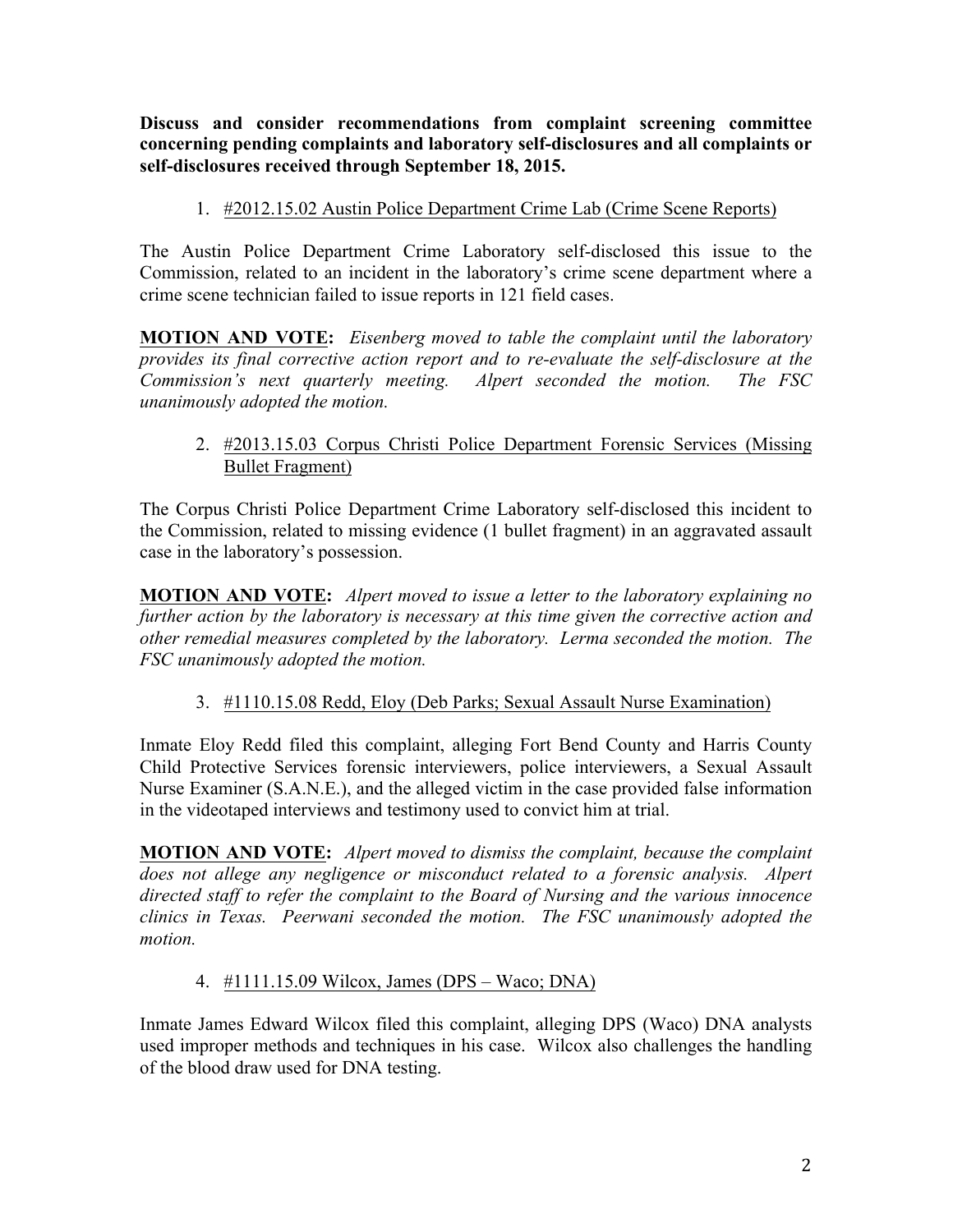Brady Mills, DPS Deputy Assistant Director, provided public comment during this discussion, stating that he pulled the laboratory case file and confirmed Standard Operating Procedures that were in place at the time of testing were followed.

**MOTION AND VOTE:** *Alpert moved to dismiss the complaint, because the complaint does not allege any negligence or misconduct related to a forensic analysis, but to instruct staff to follow up on the information in the attorney letter attached to the complaint at the Commission's next quarterly meeting. Hughes-Stamm seconded the motion. The FSC unanimously adopted the motion.*

# 5. #1112.15.10 Davis, Stevie L. (DPS – Garland; Blood Alcohol)

Inmate Stevie L. Davis filed this complaint, alleging a DPS (Garland) analyst gave a false report and testimony related to the blood alcohol analysis in his case, because the analyst failed to consider the alcohol contained in intravenous drugs given to him during a lifeflight after the accident.

DPS Deputy Assistant Director Brady Mills provided an explanation regarding the ability of the instrument used in this case to distinguish between alcohol types.

**MOTION AND VOTE:** *Alpert moved to dismiss the complaint, because the complaint fails to state an allegation of professional negligence or misconduct relative to a forensic analysis. In light of the fact that a GC/MS instrument has the ability to separate different alcohols, the allegations are unfounded. Hughes-Stamm seconded the motion. The FSC unanimously adopted the motion.* 

# 6. #1113.15.11 Hazlip, Rodney (DPS – Houston; Blood Alcohol)

Inmate Rodney Hazlip filed this complaint, alleging a DPS (Houston) forensic scientist performed an erroneous retrograde extrapolation in his case and provided false testimony related to the analysis at his trial.

Mack Cowan, DPS Scientific Director of the Texas Breath Alcohol Testing Program, provided public comment during this complaint discussion. Cowan felt the analyst did not exceed the appropriate bounds of the science given the hypothetical scenario in which the question related to retrograde extrapolation was presented to the analyst at trial.

Inger Chandler, Harris County Conviction Integrity Unit Chief, also commented and there was extensive discussion regarding clarity (or lack thereof) of analyst testimony.

**MOTION AND VOTE:** *Alpert moved to dismiss the complaint, because the complaint fails to state an allegation of professional negligence or misconduct relative to the blood alcohol analysis in the case, but to use the case as an educational example of the limits of retrograde extrapolation reporting and testimony in blood alcohol cases. Mozayani seconded the motion. The FSC unanimously adopted the motion.*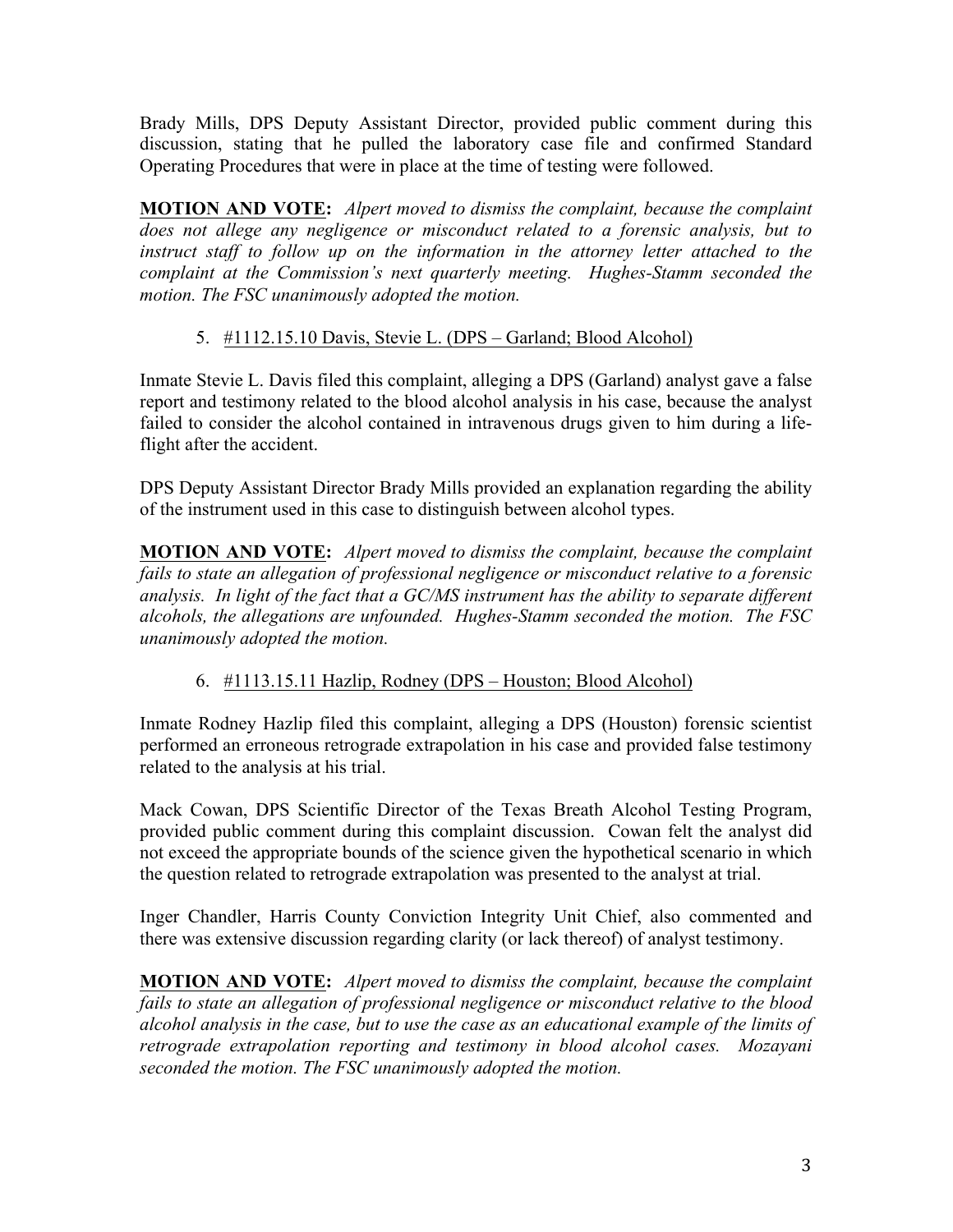**MOTION AND VOTE:** *Alpert moved to develop an educational curriculum related to retrograde extrapolation, its proper uses and limitations for guidance to judges, prosecutors and defense attorneys. Lerma seconded the motion. The FSC unanimously adopted the motion.*

# 7. #1114.15.12 Sailus, Jeff (Procedural Complaint Against FSC)

Austin Police Department Crime Laboratory DNA Technical Leader Jeff Sailus filed this complaint, criticizing the Commission's original notification letter regarding DNA mixture interpretation. Mr. Sailus complains the FSC did not consult members of the state and local forensic DNA laboratory community before issuing the directive. Sailus also alleges the Commission does not understand the scope of the problem and the issues.

**MOTION AND VOTE:** *Barnard moved to dismiss the complaint with no further action as the complaint is moot and unfounded. Peerwani seconded the motion. The FSC unanimously adopted the motion.*

## **Discuss development and implementation of crime laboratory accreditation program.**

Tomlin gave an update and presentation on the implementation of the Commission's crime laboratory accreditation program that began September 1, 2015 pursuant to the  $84<sup>th</sup>$ Texas Legislature's passage of Senate Bill 1287.

**MOTION AND VOTE:** *Mozayani moved to approve a draft proposal to correct references to the Texas Department of Public Safety, internal rule citations and to repeal § 651.12 in 37 Tex. Admin. Code §§ 651.1 – 651.11 and §§ 651.101 – 105. Peerwani seconded the motion. The FSC unanimously adopted the motion.*

#### **Discuss Rio Grande Identification Project, including September 28, 2015 meeting in Edinburg regarding establishing a method for collecting DNA and other forensic evidence related to unidentified bodies located within 120 miles of the Rio Grande River.**

Garcia and Hughes-Stamm discussed action items developing from the Rio Grande Identification Project Panel's meeting in Edinburg on September 28 and steady progress in establishing best practices for the collection and processing of DNA and other forensic evidence related to unidentified remains along the Texas border.

The Panel plans to host a conference call with key stakeholders to determine what additional information needs to be gathered to take the next steps in the project.

**Discuss status of forensic examiner licensure requirement, including discussion of advisory committee establishment, selection of members and scheduling of additional December 2015 meeting to review applications and select members in time for January 2015 statutory deadline.**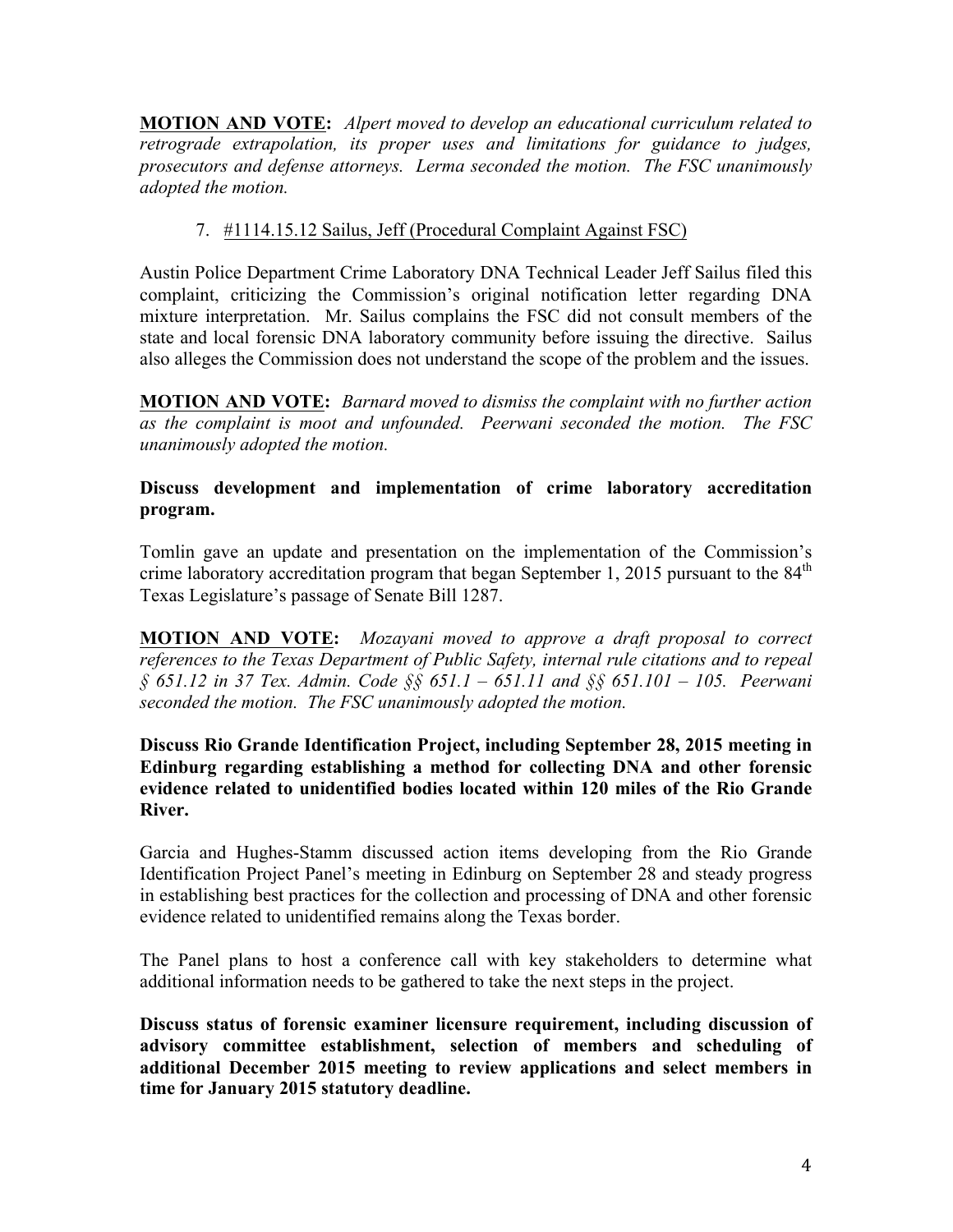Members discussed the status of the licensing advisory committee requirement under SB-1287. The Commission has received nominations for each of the seven positions to be filled on the licensing advisory committee, and plans to make its selections after careful review of all applicant materials at a December 2, 2015 meeting in Austin, Texas at the Stephen F. Austin Building in the Capitol Complex from 11:00 a.m. to 3:00 p.m. Meeting details and an agenda are TBA.

#### **Update from Texas Association of Crime Laboratory Directors**

Linda Johnson, Secretary of the Texas Association of Crime Laboratory Directors, briefly addressed the Commission regarding the selection process for nominations to the Commission's Licensing Advisory Panel. Johnson announced the TACLD's next meeting will be held in Fort Worth in January 2016.

#### **Update from Hair Microscopy Panel, including notification recommendations based on September 11, 2015 review team meeting, finalization of notification letters and communication of same to stakeholders; discussion of transcript review, distribution of workload and training for clinic/law firm participants.**

Vilbas and Garcia gave a presentation on pending hair cases awaiting Commission vote. Jack Roady, elected District Attorney for Galveston County, Texas and member of the hair review team, provided comment and answered questions during this agenda item.

## 1. Carl Scott (Harris Co.—HPD)

Vilbas presented transcript excerpts and the conclusions of the review Panel. Members discussed concerns regarding the nature of the overstatements in the transcript, especially the second question (assigning probability or statistical weight) and third question (other potential misleading statements). Vilbas conveyed the review team's recommendation that notification to the prosecutor and defendant are appropriate in the case.

**MOTION AND VOTE:** *Barnard moved to notify the Harris County District Attorney and the defendant based on the team's transcript review. Peerwani seconded the motion. The FSC unanimously adopted the motion.* 

#### 2. Kevin Jamal Rogers (Harris Co.—HPD)

Vilbas presented transcript excerpts and the conclusions of the Panel. Statements meriting notification to prosecutor and defendant were found in the hair testimony in the Kevin Jamal Rogers case under the third question posed by the Panel (other potential misleading statements or inferences).

**MOTION AND VOTE:** *Lerma moved to notify the Harris County District Attorney and the defendant based on the team's transcript review. Peerwani seconded the motion. The FSC unanimously adopted the motion.*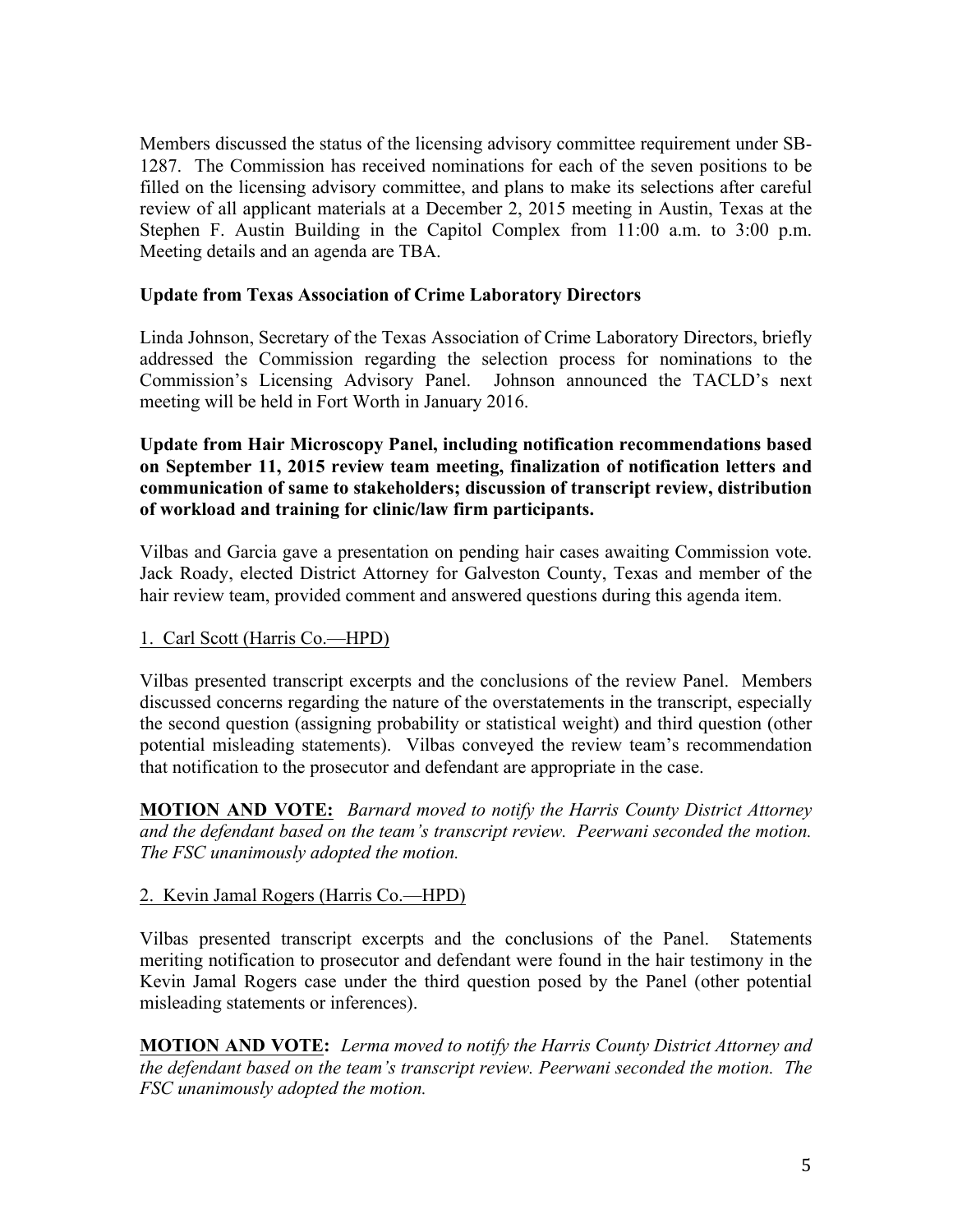Members discussed the transcript review process will speed up as Vilbas trains law students to review the transcripts. Staff drafted guidelines for the transcript review to be used for guiding students in their review of the transcripts going forward.

## **Update from Blazek (SWIFS – Firearms/Tool Marks) #14-08 investigative panel including reconsideration of professional negligence analysis.**

Members discussed concerns related to a negligence finding in the case and whether a negligence finding is appropriate as to the incident and the analyst and technical reviewer involved.

Dr. Tim Sliter from the Southwestern Institute of Forensic Science provided comments to the Commission on this agenda item, relating his opinion that a negligence finding should not rest on the one examiner alone in this case.

**MOTION AND VOTE:** *Mozayani moved that Commissioners and staff work with the laboratory in asking the Association of Firearm and Toolmark Examiners ("AFTE") for input and opinion on the case. Peerwani seconded the motion. The FSC unanimously adopted the motion.*

#### **Update from IFL (Firearms/Tool Marks) #14-07 Investigative Panel, including review and adoption of final report.**

**MOTION AND VOTE:** *Peerwani moved to adopt the draft report findings and recommendations 1-4, but to request any input from the Texas Association of Firearm and Toolmark Examiners on the recommendations before publishing the report. Hughes-Stamm seconded the motion. The Commission unanimously adopted the motion.*

## **Update from Bell County (Digital Video Evidence) #14-1 Investigative Panel, including review of expert (Fredericks/Mills) report and findings.**

Barnard led a discussion and review of the report issued by expert Grant Fredericks.

**MOTION AND VOTE:** *Lerma moved to instruct staff to generate a draft final report in the case pending response from the PhotoModeler reviewer, Mr. Mills. Alpert seconded the motion. The FSC unanimously adopted the motion.*

**Update from Bite Mark Panel (Chaney—National Innocence Project) #1109.15.07 including report on September 16, 2015 meeting in Dallas; analysis of integrity and reliability per statutory requirement; retroactive case identification; communications with American Board of Forensic Odontology, other members of forensic odontology community and criminal justice stakeholders; scheduling of next Panel meeting.**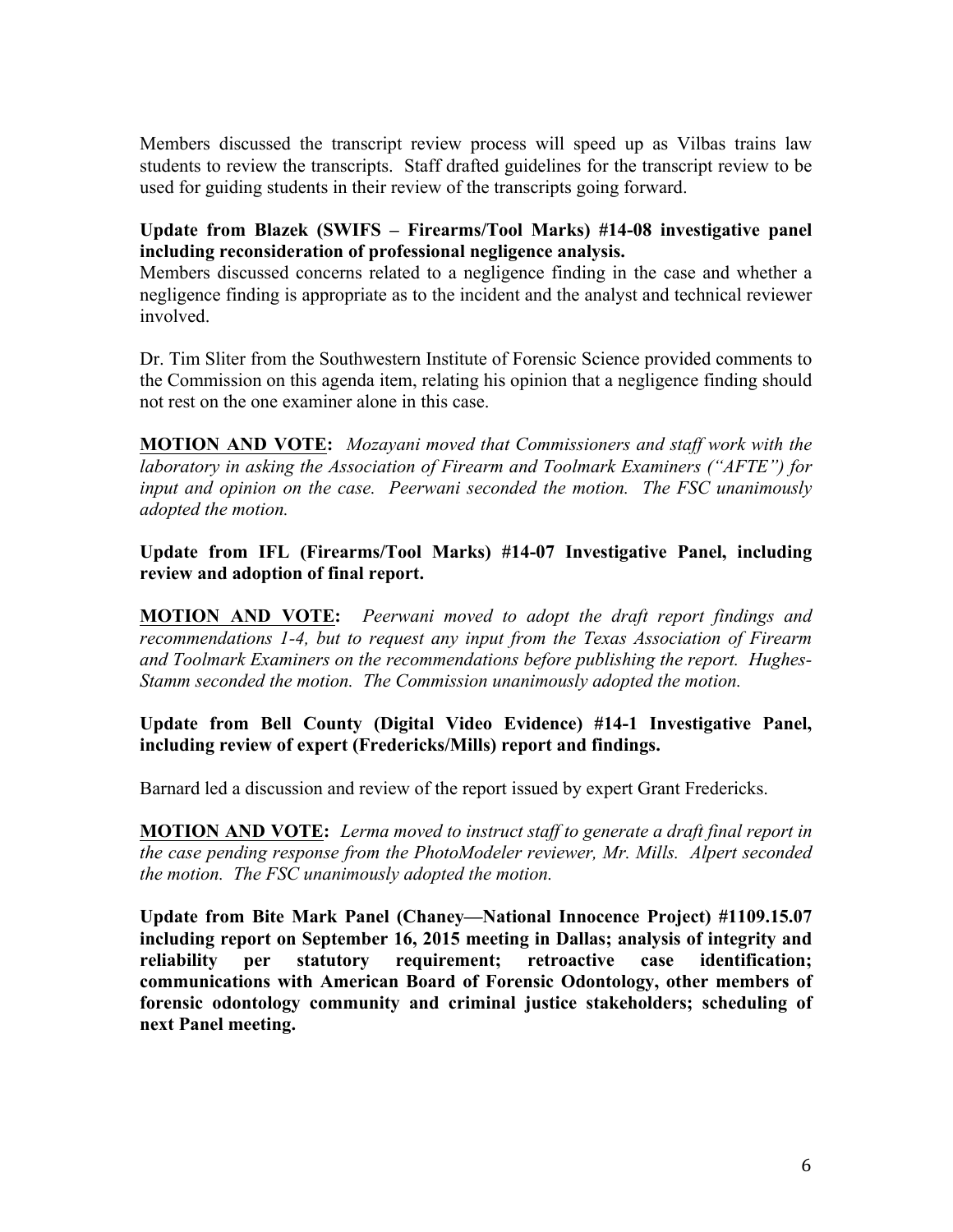Members discussed the status of the bite mark review, including the items above. The next meeting will be held in Fort Worth at the District Attorney's office on November 16, 2015. Panel members will update Commissioners at its next quarterly meeting.

## **Update from DNA Mixture Interpretation Panel including meeting in Dallas on September 18, 2014, meeting with national experts and discussion of action items, budget, resource needs, notification issues, retroactive case review process.**

Garcia led a discussion of current actions items by the DNA Mixture Interpretation Panel as developed from the Panel's last two meetings, September 18, 2015 in Dallas, and October 1, 2015 in Austin. From those meetings, Garcia prepared a list of action items for the project that includes 1) an assessment of current mixture interpretation protocols from laboratories; 2) a plan for a sample case review; 3) an intensive teaching plan for mixture interpretations; 4) a mixture case list compilation and strategies for narrowing the list; 5) an assessment of conviction status for mixture case lists; 6) notification to defendants and other interested parties; and 7) development of a process for providing writ lawyers to defendants.

**MOTION AND VOTE:** *Hughes-Stamm moved to recommend the approach for assessing the DNA mixture interpretation issues and action items as outlined by Garcia. Barnard seconded the motion. The FSC unanimously adopted the motion.* 

Dr. Tim Sliter, Southwestern Institute of Forensic Science Chief of Physical Evidence, Patricia Cummings, Inger Chandler, Harris County Conviction Integrity Unit Chief, Jack Roady, elected Galveston County District Attorney, and other members of the public provided comment on this agenda item related to the action plan for DNA mixture interpretation issues.

## **Update on arson case review and implementation of recommendations.**

Nick Vilbas gave a brief update to the Commission on the arson case review. Vilbas also gave a brief overview of a recent arson case received by the Commission from complainant Angela Nickerson. The case will be sent to the State Fire Marshal's Office, but no further action is necessary by the Commission at this time.

## **Update from Forensic Development Committee.**

Garcia and Commissioners briefly discussed pending forensic development projects including:

- 1. Status of scenario-based ethics training; and
- 2. Status of *Morton/Brady* training project with TCJIU

## **Report from National Commission on Forensic Science**

Di Maio gave a brief update on national forensic science developments.